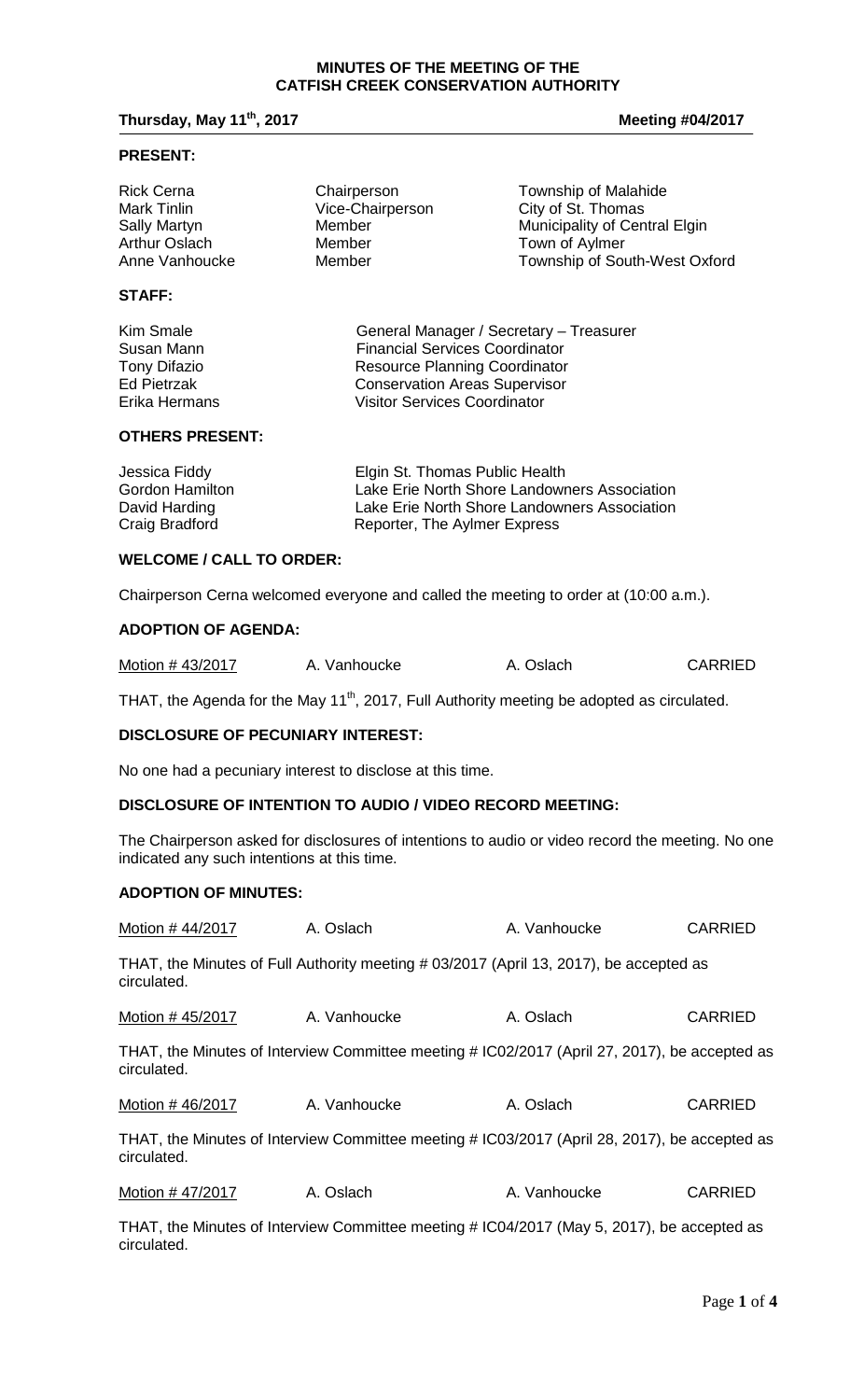# **BUSINESS ARISING FROM MINUTES:**

No one reported any outstanding business to discuss from the previous Minutes.

# **PUBLIC / SPECIAL DELEGATIONS:**

a) Jessica Fiddy – Elgin St. Thomas Public Health:

The Authority Chairperson welcomed Jessica Fiddy to the meeting to make a presentation on Elgin St. Thomas Public Health's Lyme Disease Program. Jessica began her talk by providing the Board with some background information about Lyme disease and how it is spread by the bite of blacklegged ticks (also known as deer ticks). She mentioned that Elgin and St. Thomas are not currently identified as "Risk Areas" for Lyme disease, even though deer ticks are present in the region. Elgin St. Thomas Public Health is taking a proactive approach regarding this problem by circulating educational materials and posters throughout the area. Jessica concluded her presentation by highlighting the three (3) main components of the Elgin St. Thomas Public Health's comprehensive Lyme Disease Program which includes information about Tick Surveillance, Case Management and Public Information. Chairperson Cerna thanked Jessica for attending the meeting and providing the CCCA with the detailed information on Lyme disease, ticks, and how to avoid tick bites.

# **Ms. Fiddy left the meeting at (10:20 a.m.).**

## **REPORTS:**

Prior to the Monthly Staff Reports being presented, the Chairperson took the opportunity to present the Conservation Areas Supervisor with the original uniform hat worn by Lloyd Thompson, the first Park Superintendent at Springwater in 1964.

Report FA 17/2017 – Monthly Staff Reports, was presented, discussed, and resolved.

| Motion #48/2017 | A. Vanhoucke | S. Martyn | <b>CARRIED</b> |
|-----------------|--------------|-----------|----------------|
|-----------------|--------------|-----------|----------------|

THAT, Staff Reports for the month of April, 2017, be noted and filed.

Report FA 18/2017 – April Summary of Revenue and Expenditures, was presented, discussed, and resolved.

| Motion #49/2017 | A. Oslach | A. Vanhoucke | <b>CARRIED</b> |
|-----------------|-----------|--------------|----------------|
|-----------------|-----------|--------------|----------------|

THAT, Report FA 18/2017, be noted and filed.

Report FA 19/2017– Accounts Payable, was presented, discussed, and resolved.

Motion # 50/2017 A. Oslach A. Vanhoucke CARRIED

That, Accounts Payable totaling \$60,497.60, be approved for payment as presented in Report FA 19/2017.

Report FA 20/2017 – Maple Syrup Program Summary, was presented, discussed, and resolved.

Motion # 51/2017 S. Martyn **CARRIED** A. Vanhoucke CARRIED

THAT, the 2017 Maple Syrup Financial and Statistical Summary be received as information at this time; and further,

That, staff be directed to undertake a detailed operational and financial review of the program in consultation with the Jaffa Environmental Education Centre to determine any efficiencies and improvements for 2018.

Report FA 21/2017 – Summer Employment Programs, was presented, discussed, and resolved.

| Motion # 52/2017 | S. Martyn | A. Oslach | <b>CARRIED</b> |
|------------------|-----------|-----------|----------------|
|------------------|-----------|-----------|----------------|

THAT, the Full Authority acknowledge receipt of the information on the 2017 Summer Employment Programs as outlined in Report FA 21/2017.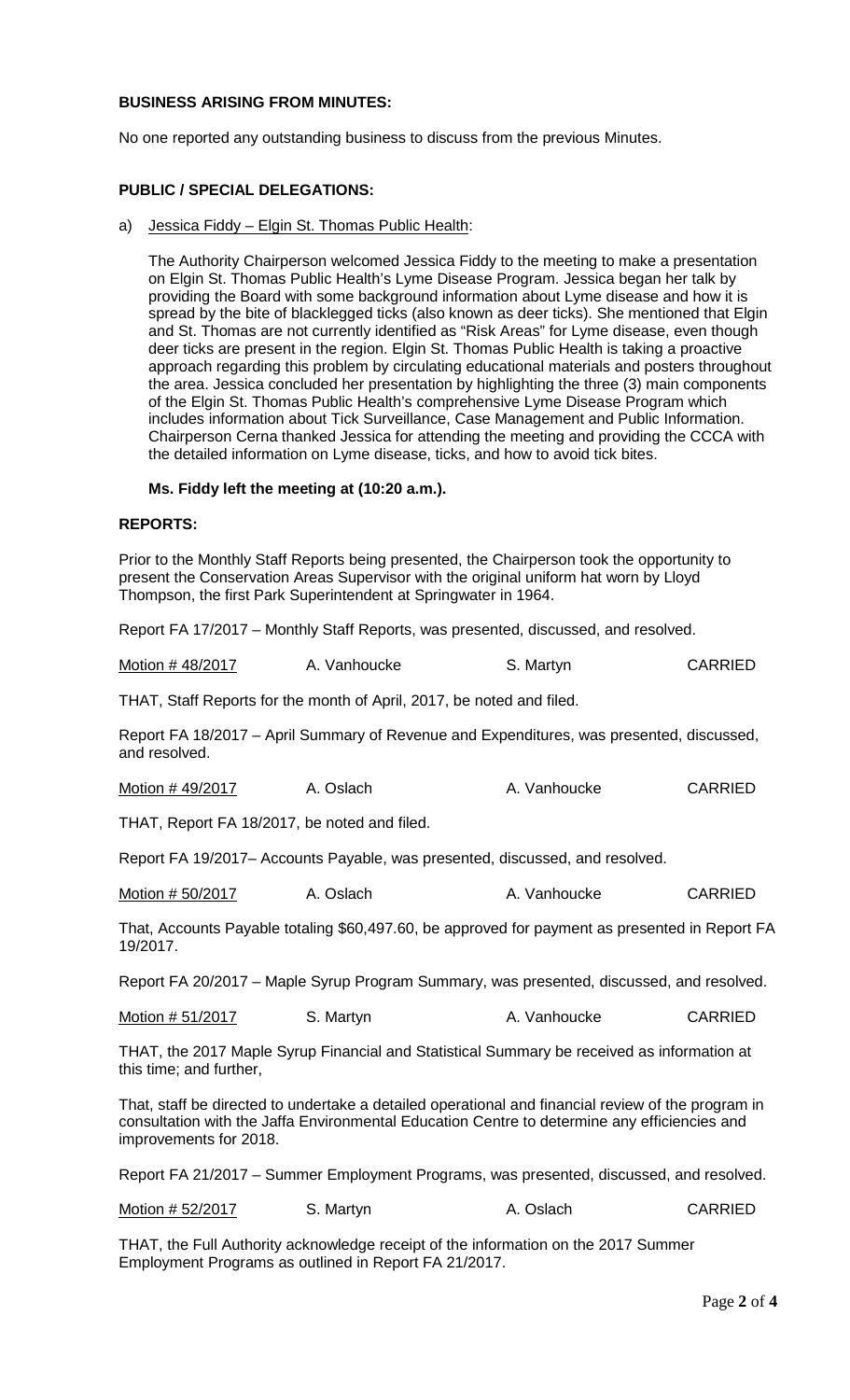Report FA 22/2017 – Southwestern Ontario Regional Envirothon Competition, was presented, discussed, and resolved.

Motion # 53/2017 S. Martyn CARRIED

THAT, Report FA 22/2017, be noted and filed.

Report FA 23/2017 – Draft Lake Erie Action Plan, was presented, discussed, and resolved.

Motion # 54/2017 A. Vanhoucke S. Martyn S. Martyn

THAT, the Catfish Creek Conservation Authority agrees in principle to partner with Environment and Climate Change Canada and the Ministry of the Environment and Climate Change to assist with the implementation of the strategic actions identified in the Canada – Ontario Draft Action Plan for achieving phosphorus reduction in Lake Erie from Canadian sources.

# **GENERAL MANAGER / SECRETARY - TREASURER'S REPORT:**

a) St. Thomas – Elgin Children's Water Festival:

The General Manager / Secretary-Treasurer advised the members of the St. Thomas – Elgin Children's Water Festival being held at Pinafore Park in St. Thomas on May 16 - 19, 2017. The Festival will provide an interactive learning experience for students in Grades 2-5 each day from 9:30 a.m.  $-$  1:30 p.m. There will be a VIP Tour and Lunch on May 18<sup>th</sup>, starting at 10:30 a.m.

# **UNFINISHED BUSINESS:**

None

## **CHAIRPERSON'S / BOARD MEMBER'S REPORT:**

None

## **NOTICE OF MOTIONS / NEW BUSINESS:**

None

# **CORRESPONDENCE:**

The General Manager / Secretary - Treasurer circulated a copy of a letter from Conservation Ontario to the Honourable Kathleen Wynne and asked permission to add the letter to the list of Copied Correspondence.

- a) Copied:
	- Karen Vecchio, MP Elgin Middlesex London a letter notifying the CCCA that it will be receiving \$17,393.00 through the Canada Summer Jobs Program to hire five (5) students this summer.
	- County of Elgin a letter advising the CCCA that our application for the Festival & Event Partnership Program was unsuccessful.
	- TD Bank Group a photograph of the big cheque presentation for the Catfish Creek Carolinian Trail Restoration Project in the amount of \$10,040.00.
	- Conservation Ontario a copy of a letter from the General Manager of Conservation Ontario to the Honourable Kathleen Wynne regarding the growing gap in provincial funding to support the Conservation Authority Flood Management Programs.
- b) Not Copied:

- Correspondence Register for April, 2017.

Motion # 55/2017 A. Oslach S. Martyn S. Martyn

THAT, the Copied Correspondence and the Correspondence Register for April, 2017, be noted and filed.